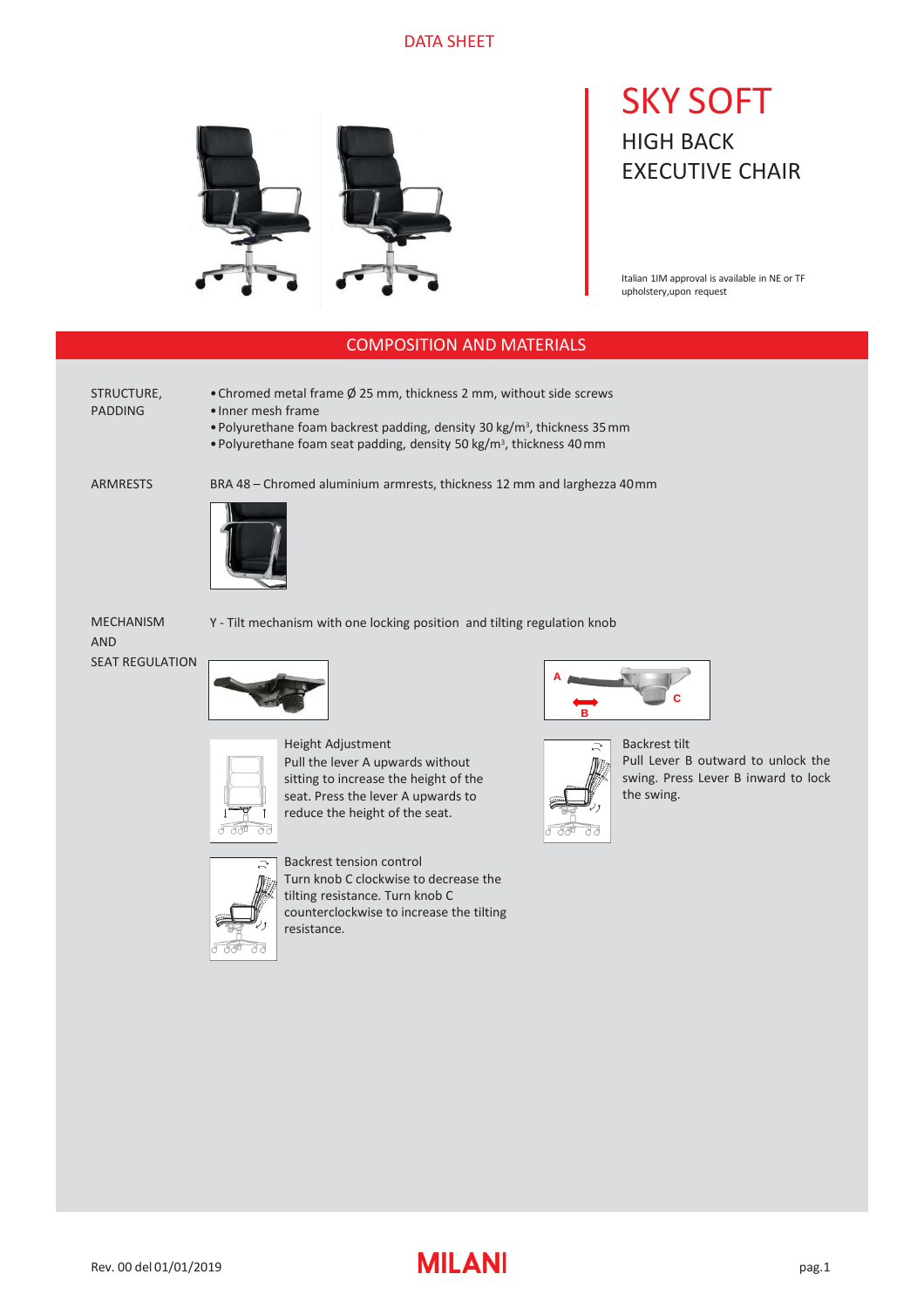## DATASHEET

MECHANISM AND SEAT REGULATION N – Knee tilt mechanism with 4 locking positions and side lever for tilting regulation

Height Adjustment Pull the lever A upwards without sitting to increase the height of the seat. Press the lever A upwards to reduce the height of the seat.



Backrest tension control Turn the lever C clockwise to decrease the tilting resistance. Turn lever C counterclockwise to increase the tilting resistance.





Backrest tilt Pull Lever B outward to unlock the swing. Press Lever B inward to lock the swing.



B65 – 5 star polished aluminium base  $\emptyset$  690mm



**CASTORS** AND GLIDERS

R26 – Oversized self breaking castors in PP  $\emptyset$  65 mm R27 – Hard floor oversized self breaking black castors in PP, Ø 65 mm R28 – Hollowed hard floor oversized self-breaking black castors in PP Ø 65 mm







P02 – Set of chromed gliders in PA

DIMENSIONS, VOLUMES AND WEIGHT



48

103-114

44-56

र्सम





## Rev. 00 del 01/01/2019 **In the case of the MILANI** control of the pag.2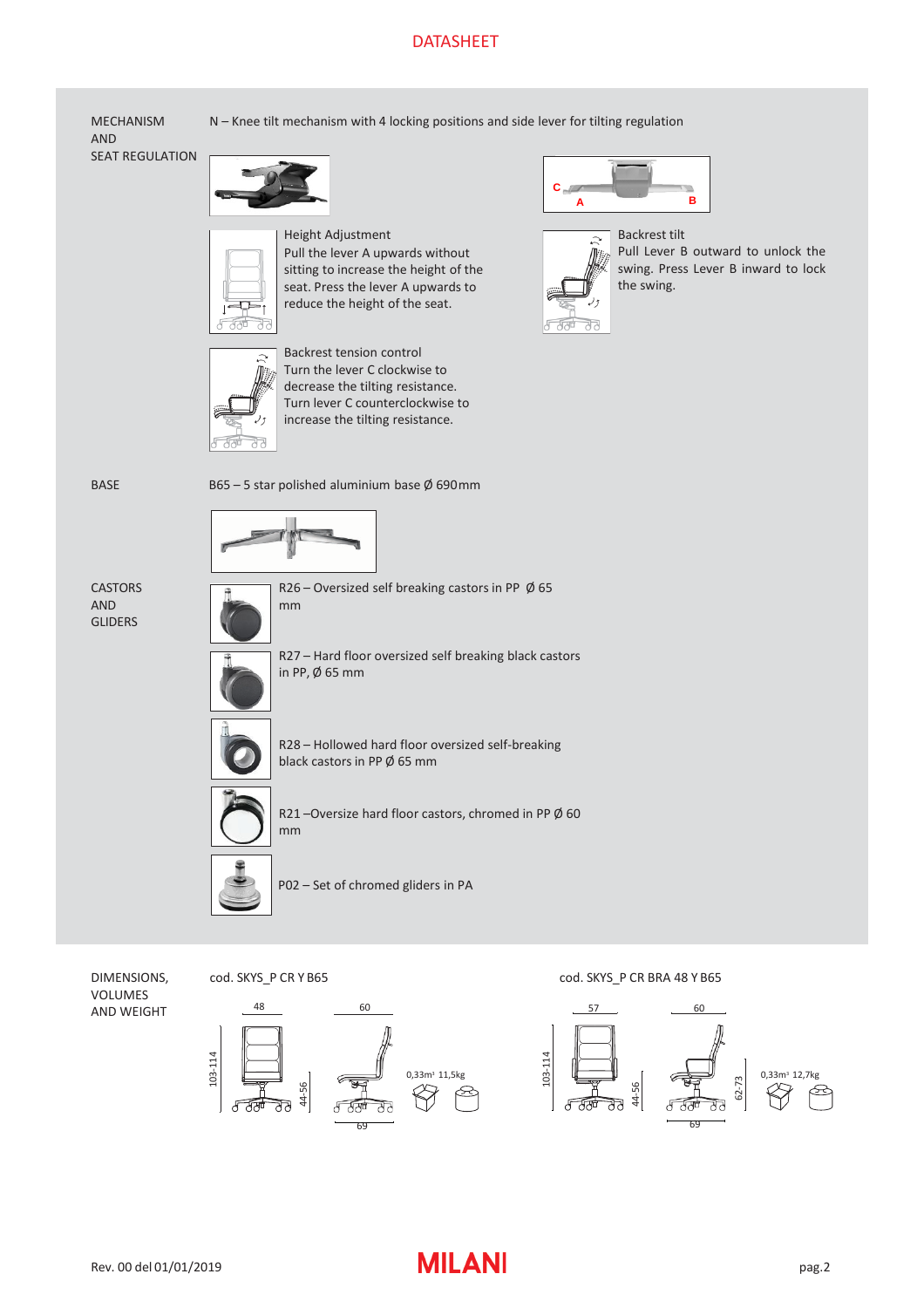#### cod. SKYS\_P CR N B65

cod. SKYS\_P CR BRA 48 N B65



Product codes refer to Milani 2018 pricelist.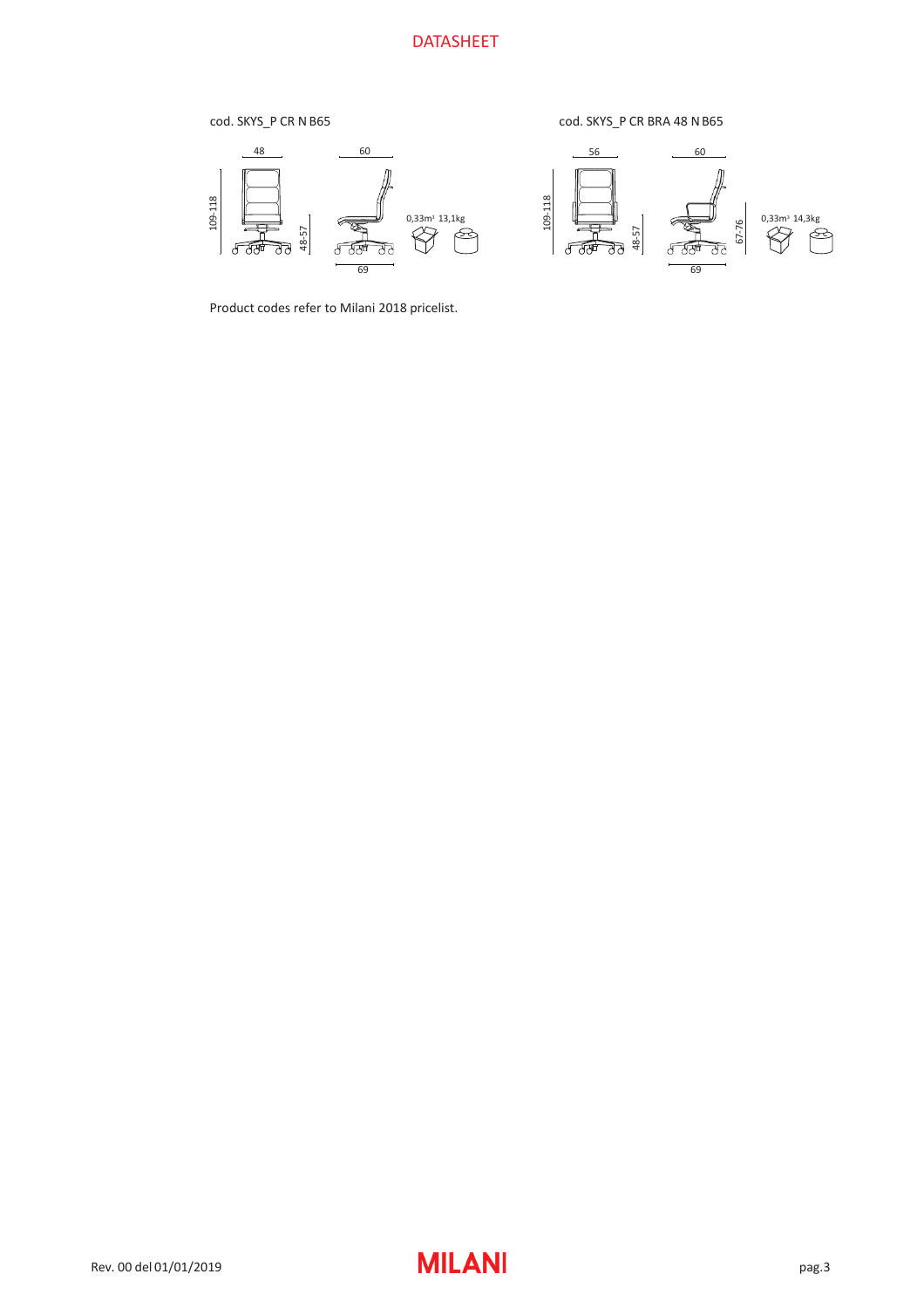

During video terminal use, ensure your feet are firmly on the floor; the angles between calf and thigh, thigh and upper body, forearm and shoulder, shall form a 90° angle. The knee shall be close to the front edge of the seat.

- 1) The seat shall be only used on flat and clean surfaces, avoiding uneaven floors (ducts, joints etc..)
- 2) The seat can only be used by one person at a time.
- 3) Never stand with the feet on the chair; never sit on the armrests or on the outer edge of the seat.
- 4) Do not remove knobs or screws and, in the case of broken, missing or worn parts, do not use the chair until they are duly replaced with suitable spare parts supplied by Milani Srl.
- 5) Avoid use near dangerous objects or places (cables, steps, stairs, doors, windows, etc.).
- 6) Avoid use near walls or objects that may be damaged.
- 7) Do not expose the chair to direct sunlight or in excessively humid environment, do not use outdoors: the upholstery may be irreparably damaged.
- 8) Do not use the packaging improperly: it may cause chocking. The product is intended for its normal use , in offices and similar environments.

Useful information on castors choice:

Nylon self-breaking castors: suitable for normal floors and carpets; equipped with a self-breaking device that ensures higher safety.

Self-breaking rubber castors: Suitable for delicate floors (eg parquet). Equipped with a soft tread to ensure greater resistance on the floor and a self-breaking device for higher safety. Product manteinance:

Check periodically (at least every month) that all the screws are firmly fixed.

Periodically lubricate (at least every 6 months) the mechanical parts subject to movement, in particular gas lifts, which can be only replaced by qualified personnel in case of breaking or malfunction .

Periodically clean the castors according to the environmental conditions(at least every 3 months).

Any upholstered part covered with fabric shall be cleaned with a brush or vacuum cleaner, any upholstered part in natural or artificial leather shall be cleaned with a clean, damp and soft cloth; for difficult stains use specific delicate detergents following the specific product instructions ; all other parts (plastic, metal, wood) must be cleaned with a damp cloth. Do not use alcohol-based products, bleach, solvents or abrasive products (it is advisable to try first on a non-visible part). For any problem ask for the assistance of qualified personnel.

The warranty includes free replacement of all moving mechanical parts subject to wear: castors, gas lift, mechanisms in general, provided that the defects are not caused by misuse or improper use of the product . Transport and delivery costs will be charged to the customer starting from the second year from sale. The warranty is applicable only providing all information related to the product (specifying model, code and purchase document) Repairs can be made: WARRANTY

1) In case the defect is defined, parts will be shipped and replaced .

2) In case the defect has to be defined, shipping out the seat to Milani S.r.l. with suitable packing by designated courier. If after checking the product, Milani S.r.l. will reckon that the defect was caused by the customer, will charge all related costs including transport.

Here you can find a list of materials used in our production process, in order to adopt a correct approach to recycling and disposal : Wood: beech or birch plywood, chipboard, hardboard Metal: iron, steel, die-cast aluminum Plastics: PVC, polypropylene, polyurethane, nylon Fabrics: natural leather, artificial leather, fabric, mesh DISPOSAL INFO

Our products do not contain harmful or potentially dangerous substances.

**GENERAL** INFORMATION